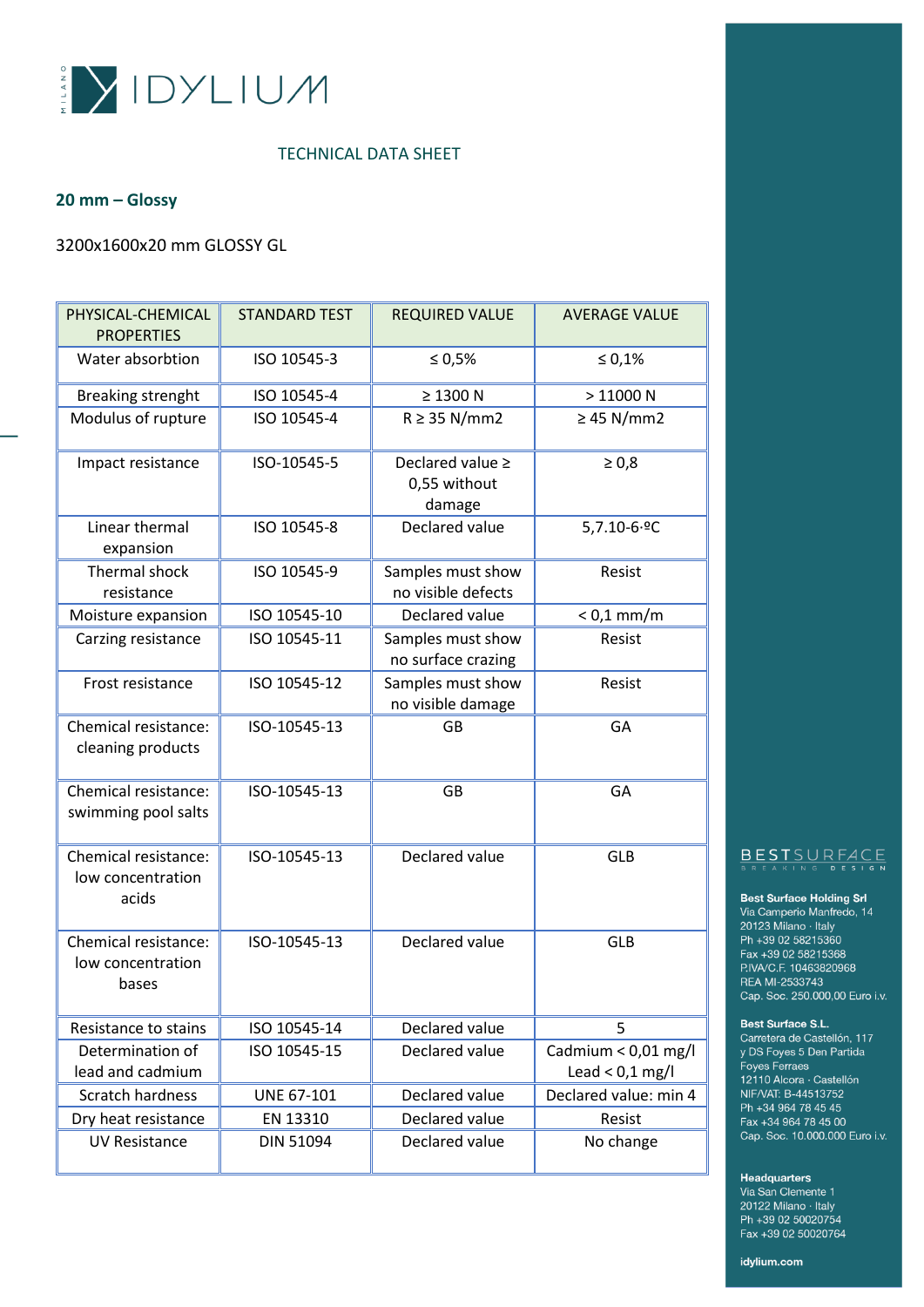

- Avoid direct cutting on the surface.  $\overline{\mathbf{y}}$
- The use of scouring pads, knives and other cleaning elements that may be  $\overline{y}$ rough or abrasive to the surface to be cleaned should be avoided. For example, granule cleaners
- Avoid prolonged contact with industrial objects at very high temperature  $\triangleright$
- Avoid products that contain hydrofluoric acid and its derivatives. (oven  $\lambda$ cleaners, for example). Do not use concentrated hydrochloric acid or caustic soda.

## BESTSURFACE

#### **Best Surface Holding Srl**

Via Camperio Manfredo, 14 20123 Milano · Italy Ph +39 02 58215360 Fax +39 02 58215368 P.IVA/C.F. 10463820968 REA MI-2533743 Cap. Soc. 250.000,00 Euro i.v.

#### Best Surface S.L.

Carretera de Castellón, 117 y DS Foyes 5 Den Partida Foyes Ferraes 12110 Alcora · Castellón NIF/VAT: B-44513752 Ph +34 964 78 45 45 Fax +34 964 78 45 00 Cap. Soc. 10.000.000 Euro i.v.

#### **Headquarters**

Via San Clemente 1 20122 Milano · Italy Ph +39 02 50020754 Fax +39 02 50020764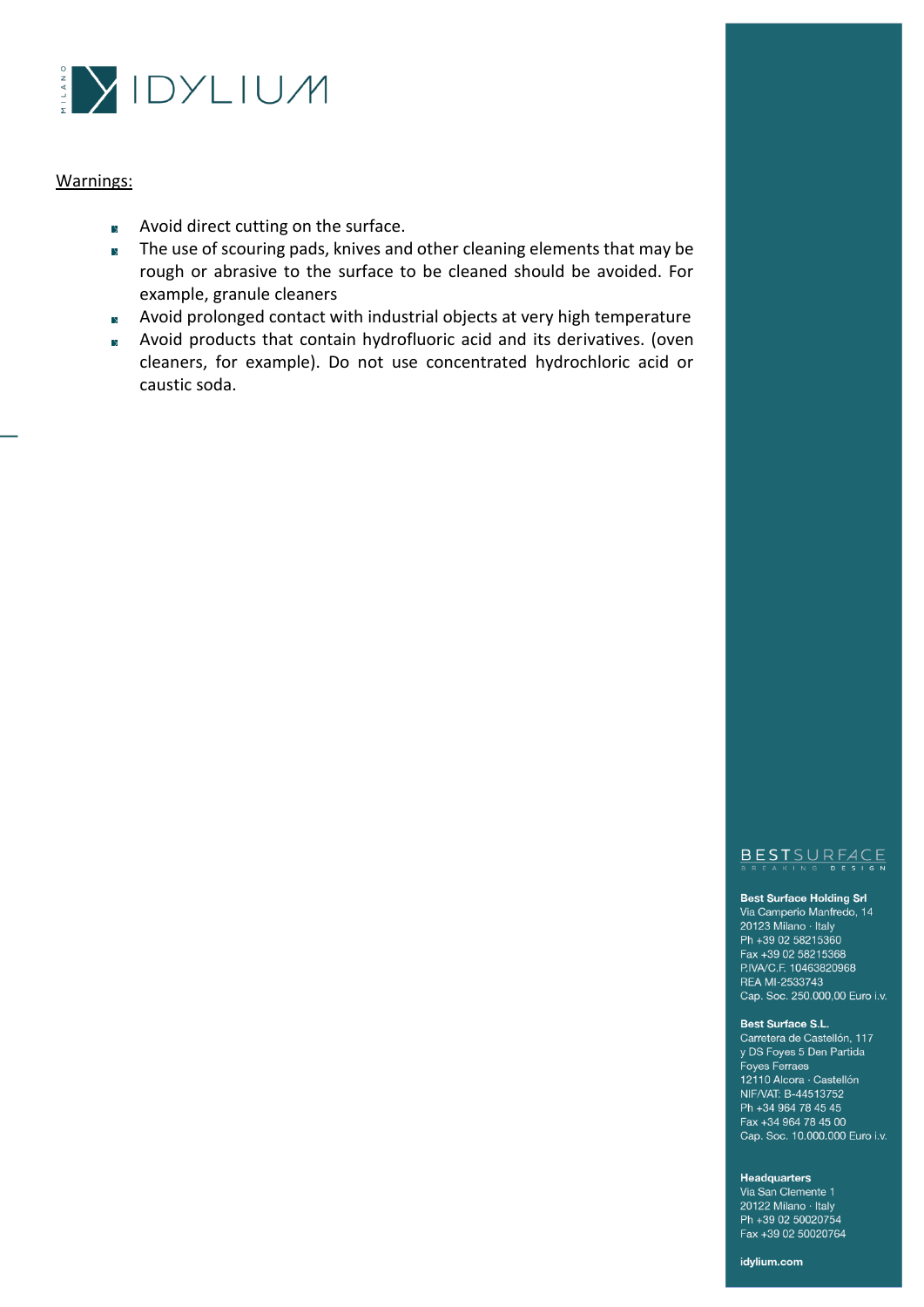

## **20 mm – Honed (GL)**

## 3200x1600x20 mm HONED GL

| PHYSICAL-CHEMICAL<br><b>PROPERTIES</b>              | <b>STANDARD TEST</b> | <b>REQUIRED VALUE</b>                      | <b>AVERAGE VALUE</b> |
|-----------------------------------------------------|----------------------|--------------------------------------------|----------------------|
| Water absorbtion                                    | ISO 10545-3          | ≤ 0,5%                                     | $\leq 0.1\%$         |
| <b>Breaking strenght</b>                            | ISO 10545-4          | $\geq$ 1300 N                              | >11000N              |
| Modulus of rupture                                  | ISO 10545-4          | $R \geq 35$ N/mm2                          | $\geq$ 45 N/mm2      |
| Impact resistance                                   | ISO-10545-5          | Declared value ≥<br>0,55 without<br>damage | $\geq 0.8$           |
| Linear thermal<br>expansion                         | ISO 10545-8          | Declared value                             | $5,7.10 - 6.9C$      |
| Thermal shock<br>resistance                         | ISO 10545-9          | Samples must show<br>no visible defects    | Resist               |
| Moisture expansion                                  | ISO 10545-10         | Declared value                             | $< 0.1$ mm/m         |
| Carzing resistance                                  | ISO 10545-11         | Samples must show<br>no surface crazing    | Resist               |
| Frost resistance                                    | ISO 10545-12         | Samples must show<br>no visible damage     | Resist               |
| Chemical resistance:<br><b>Cleaning products</b>    | ISO-10545-13         | GB                                         | GA                   |
| Chemical resistance:<br>Swimming pool salts         | ISO-10545-13         | GB                                         | GA                   |
| Chemical resistance:<br>Low concentration<br>acids  | ISO-10545-13         | Declared value                             | <b>GLA</b>           |
| Chemical resistance:<br>Low concentration<br>bases  | ISO-10545-13         | Declared value                             | <b>GLA</b>           |
| Chemical resistance:<br>High concentration<br>acids | ISO-10545-13         | Declared value                             | <b>GHA</b>           |
| Chemical resistance:<br>High concentration<br>bases | ISO-10545-13         | Declared value                             | <b>GHA</b>           |
| Resistance to stains                                | ISO 10545-14         | Declared value                             | 5                    |

## BESTSURFACE

#### **Best Surface Holding Srl**

Via Camperio Manfredo, 14  $20123$  Milano · Italy<br>Ph +39 02 58215360 Fax +39 02 58215368 P.IVA/C.F. 10463820968 REA MI-2533743 Cap. Soc. 250.000,00 Euro i.v.

#### Best Surface S.L.

Carretera de Castellón, 117 y DS Foyes 5 Den Partida Foyes Ferraes 12110 Alcora · Castellón NIF/VAT: B-44513752 Ph +34 964 78 45 45 Fax +34 964 78 45 00 Cap. Soc. 10.000.000 Euro i.v.

### Headquarters

Via San Clemente 1 20122 Milano · Italy Ph +39 02 50020754 Fax +39 02 50020764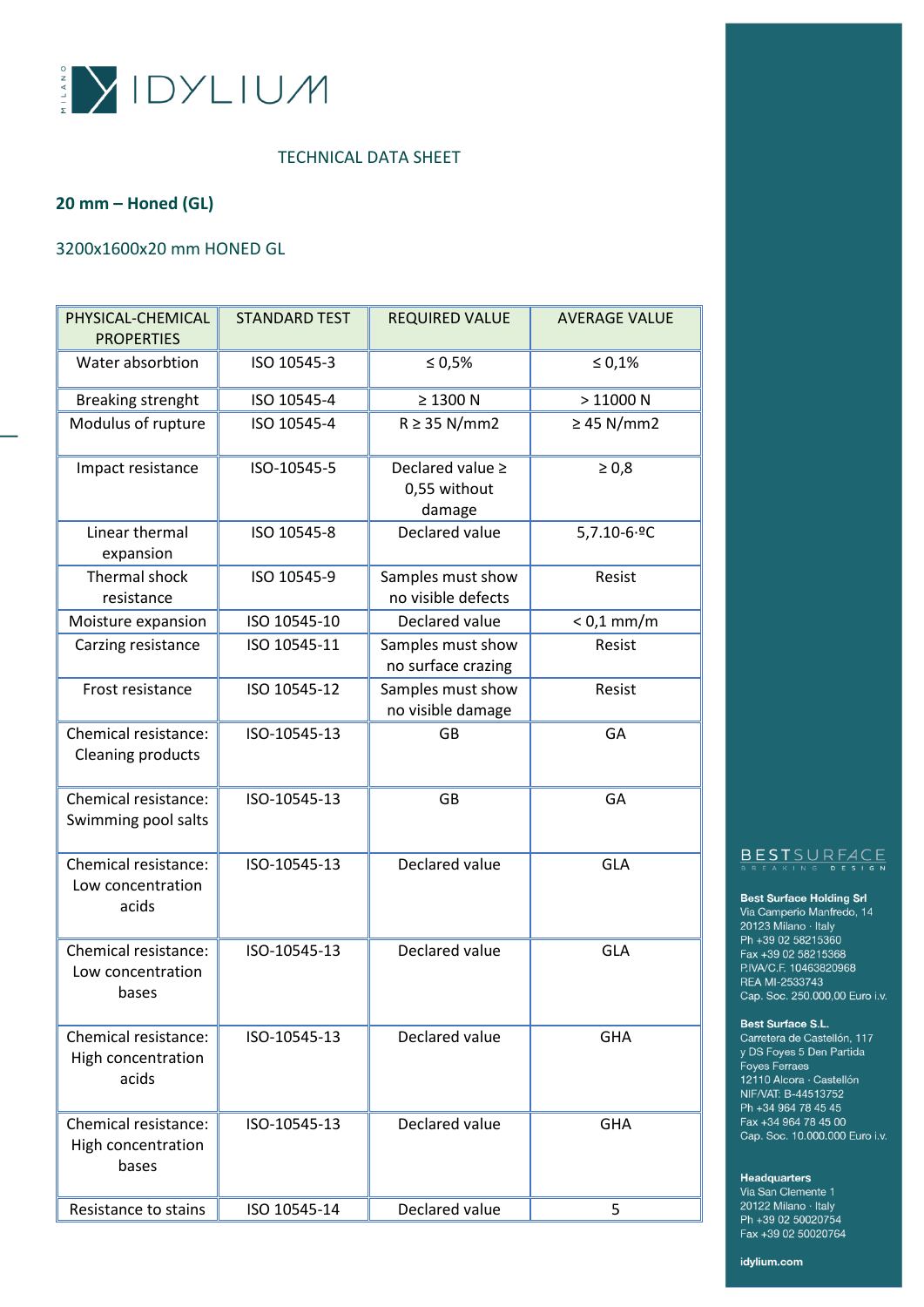

| Determination of<br>lead and cadmium | ISO 10545-15      | Declared value | Cadmium < $0.01$ mg/l<br>Lead < $0,1$ mg/l |
|--------------------------------------|-------------------|----------------|--------------------------------------------|
| Scratch hardness                     | <b>UNE 67-101</b> | Declared value | Declared value: min 5                      |
| Dry heat resistance                  | EN 13310          | Declared value | Resist                                     |
| UV Resistance                        | DIN 51094         | Declared value | No change                                  |

Avoid products that contain hydrofluoric acid and its derivatives (oven cleaners, for example).

## BESTSURFACE

#### **Best Surface Holding Srl**

Via Camperio Manfredo, 14 via Sampono Manno<br>20123 Milano - Italy<br>Ph +39 02 58215360 Fax +39 02 58215368 P.IVA/C.F. 10463820968 REA MI-2533743 Cap. Soc. 250.000,00 Euro i.v.

#### Best Surface S.L.

Carretera de Castellón, 117 y DS Foyes 5 Den Partida Foyes Ferraes 12110 Alcora · Castellón NIF/VAT: B-44513752 Ph +34 964 78 45 45 Fax +34 964 78 45 00 Cap. Soc. 10.000.000 Euro i.v.

#### Headquarters

Via San Clemente 1 20122 Milano · Italy Ph +39 02 50020754 Fax +39 02 50020764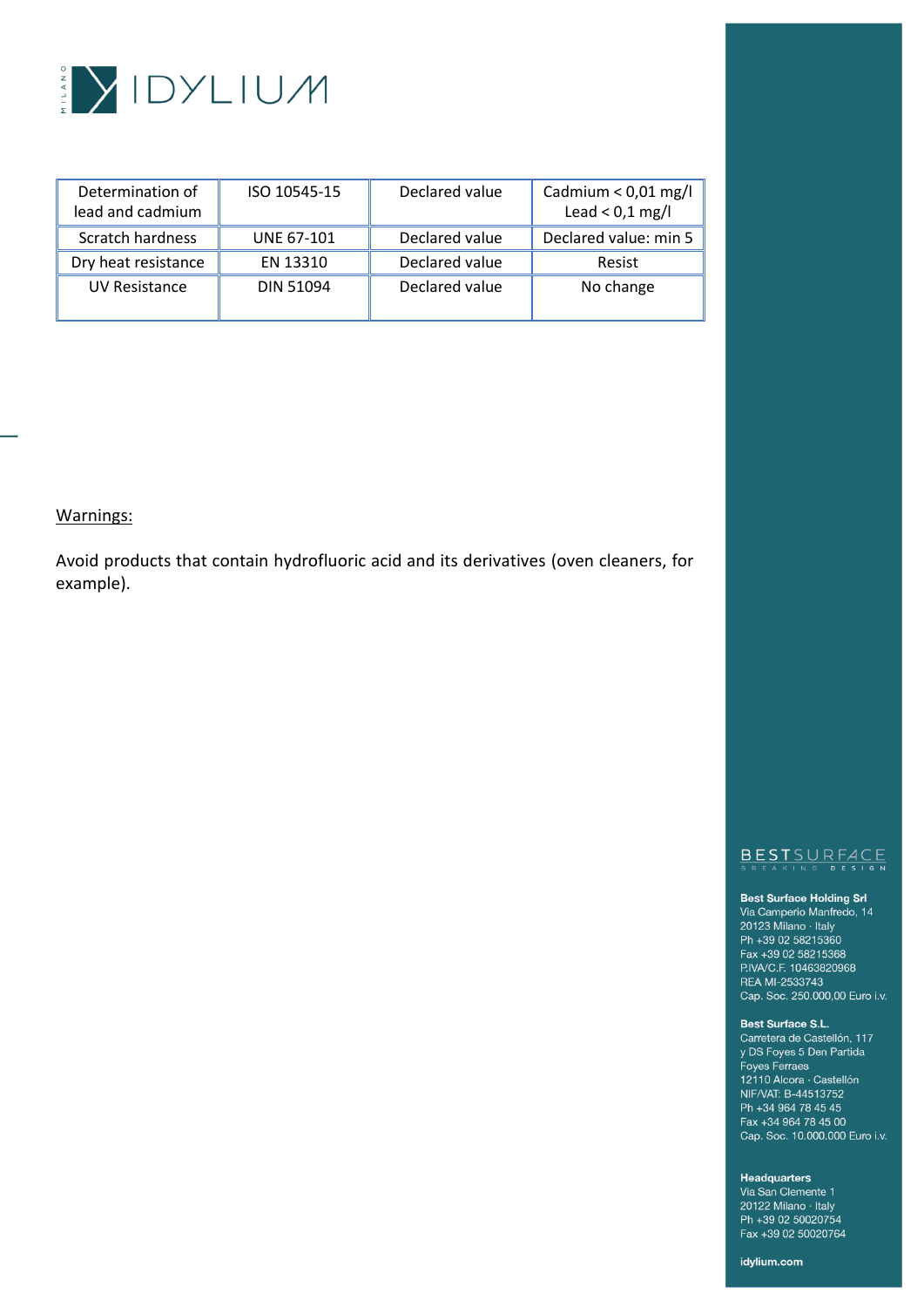

## **20 mm – Honed (UGL)**

## 3200x1600x20 mm HONED UGL

| PHYSICAL-CHEMICAL<br><b>PROPERTIES</b>             | <b>STANDARD TEST</b> | <b>REQUIRED VALUE</b>                           | <b>AVERAGE VALUE</b>                     |
|----------------------------------------------------|----------------------|-------------------------------------------------|------------------------------------------|
| Water absorbtion                                   | ISO 10545-3          | $\leq 0.5\%$                                    | $\le 0,1\%$                              |
| <b>Breaking strenght</b>                           | ISO 10545-4          | $\geq$ 1300 N                                   | >11000N                                  |
| Modulus of rupture                                 | ISO 10545-4          | $R \geq 35$ N/mm2                               | $\geq$ 45 N/mm2                          |
| Impact resistance                                  | ISO-10545-5          | Declared value $\geq$<br>0,55 without<br>damage | $\geq 0.8$                               |
| Resistance to deep<br>abrasion                     | ISO 10545-6          | $\leq 175$ mm3                                  | $\leq 140$ mm3                           |
| Linear thermal<br>expansion                        | ISO 10545-8          | Declared value                                  | 5,7.10-6.ºC                              |
| <b>Thermal shock</b><br>resistance                 | ISO 10545-9          | Samples must show<br>no visible defects         | Resist                                   |
| Moisture expansion                                 | ISO 10545-10         | Declared value                                  | $< 0.1$ mm/m                             |
| Frost resistance                                   | ISO 10545-12         | Samples must show<br>no visible damage          | Resist                                   |
| Chemical resistance:<br>cleaning products          | ISO-10545-13         | UB                                              | UA                                       |
| Chemical resistance:<br>swimming pool salts        | ISO-10545-13         | UB                                              | UA                                       |
| Chemical resistance:<br>low concentration<br>acids | ISO-10545-13         | Declared value                                  | <b>ULA</b>                               |
| Chemical resistance:<br>low concentration<br>bases | ISO-10545-13         | Declared value                                  | <b>ULA</b>                               |
| Resistance to stains                               | ISO 10545-14         | Declared value                                  | 5                                        |
| Determination of<br>lead and cadmium               | ISO 10545-15         | Declared value                                  | Cadmium < 0,01 mg/l<br>Lead < $0,1$ mg/l |
| Scratch hardness                                   | UNE 67-101           | Declared value                                  | Declared value: min 5                    |
| Dry heat resistance                                | EN 13310             | Declared value                                  | Resist                                   |
| <b>UV Resistance</b>                               | <b>DIN 51094</b>     | Declared value                                  | No change                                |

## BESTSURFACE

#### **Best Surface Holding Srl**

Via Camperio Manfredo, 14  $20123$  Milano · Italy<br>Ph +39 02 58215360 Fax +39 02 58215368 P.IVA/C.F. 10463820968 REA MI-2533743 Cap. Soc. 250.000,00 Euro i.v.

#### Best Surface S.L.

Carretera de Castellón, 117 y DS Foyes 5 Den Partida Foyes Ferraes 12110 Alcora · Castellón NIF/VAT: B-44513752 Ph +34 964 78 45 45 Fax +34 964 78 45 00 Cap. Soc. 10.000.000 Euro i.v.

#### Headquarters

Via San Clemente 1 20122 Milano · Italy Ph +39 02 50020754 Fax +39 02 50020764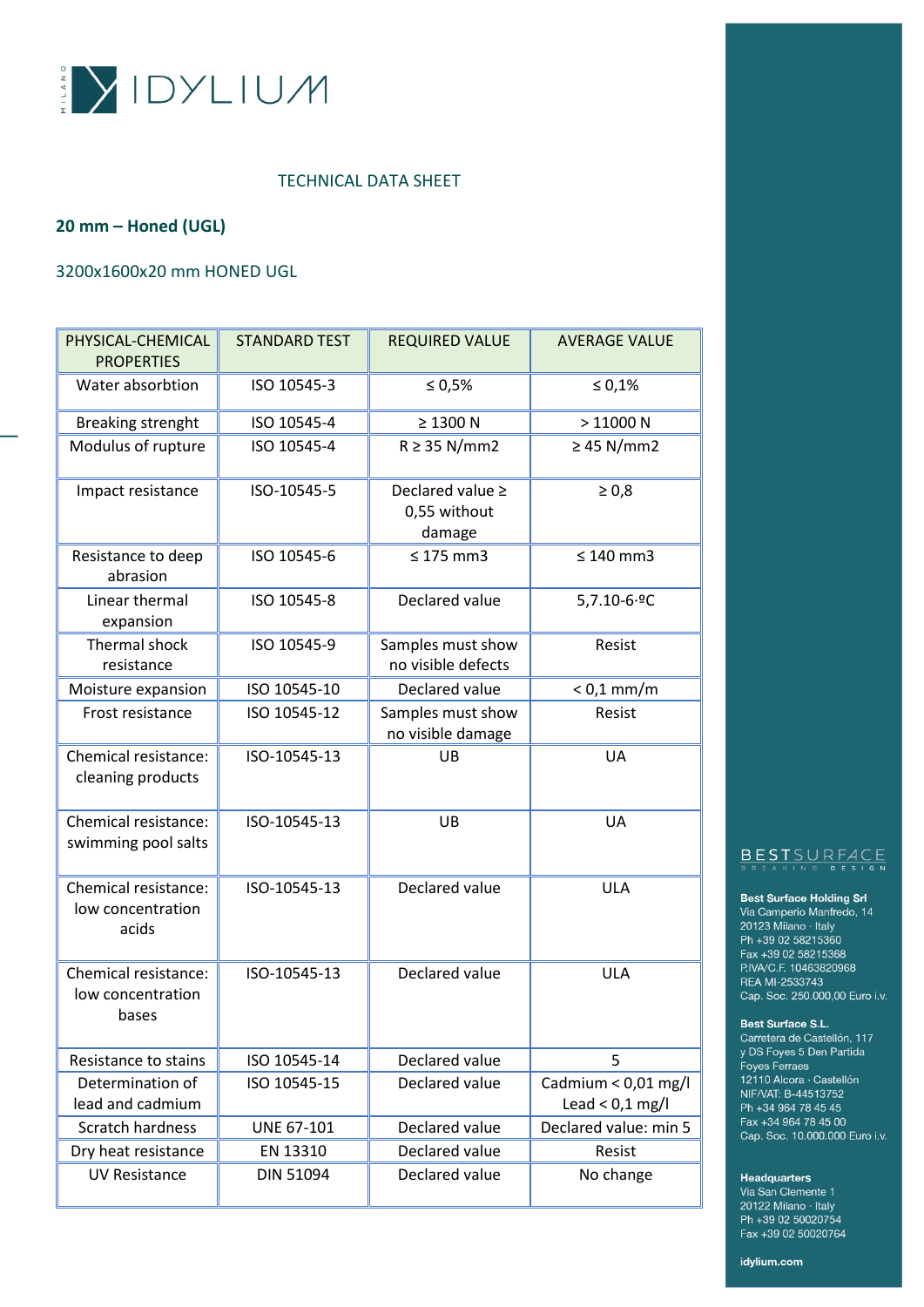

Avoid products that contain hydrofluoric acid and its derivatives (oven cleaners, for example). Do not use concentrated hydrochloric acid or caustic soda.

## BESTSURFACE

#### **Best Surface Holding Srl**

Via Camperio Manfredo, 14 20123 Milano · Italy Ph +39 02 58215360 Fax +39 02 58215368 P.IVA/C.F. 10463820968 REA MI-2533743 Cap. Soc. 250.000,00 Euro i.v.

#### Best Surface S.L.

Carretera de Castellón, 117 y DS Foyes 5 Den Partida Foyes Ferraes 12110 Alcora · Castellón NIF/VAT: B-44513752 Ph +34 964 78 45 45 Fax +34 964 78 45 00 Cap. Soc. 10.000.000 Euro i.v.

#### Headquarters

Via San Clemente 1 20122 Milano · Italy Ph +39 02 50020754 Fax +39 02 50020764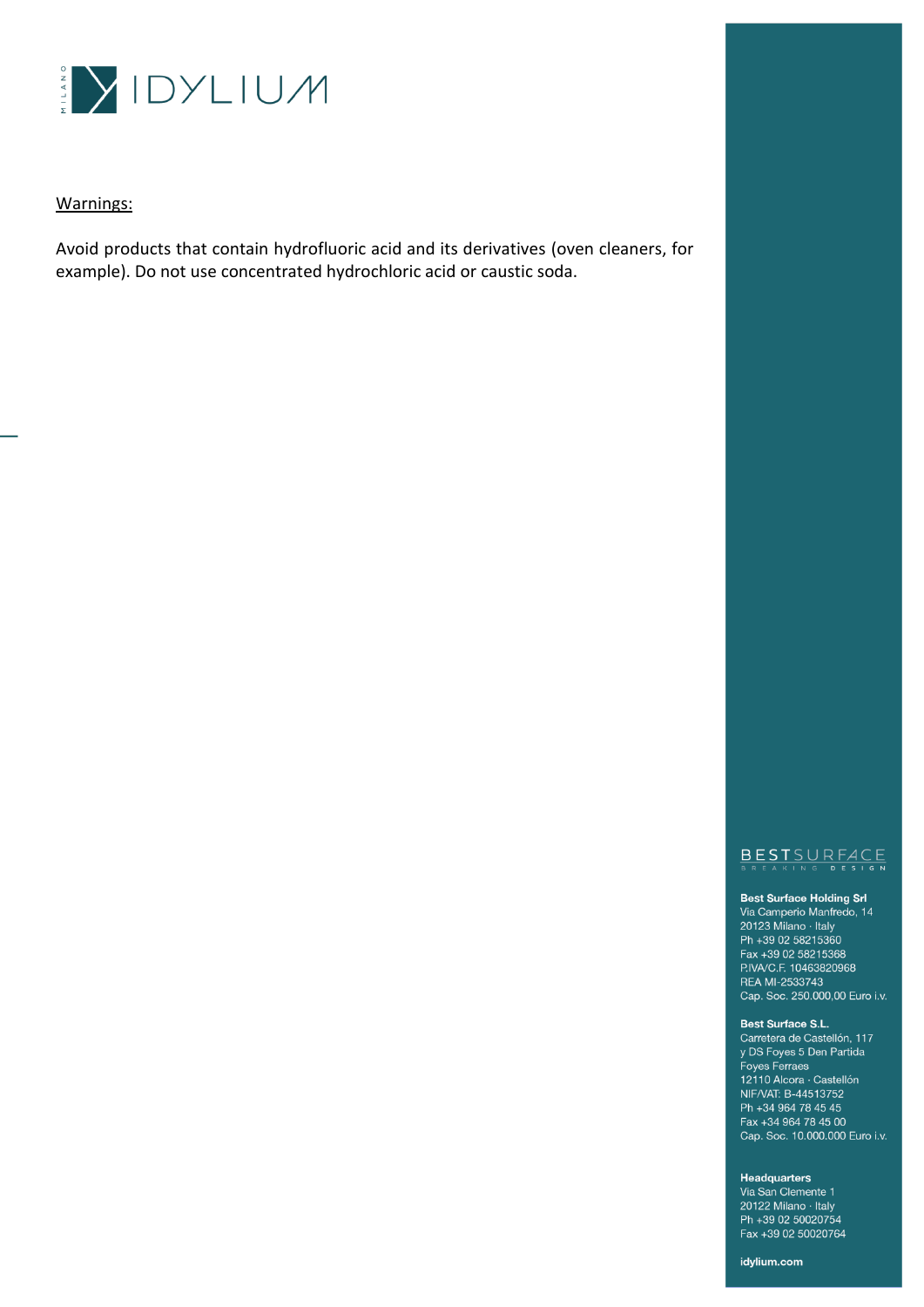

### **20 mm – Moony**

## 3200x1600x20 mm MOONY UGL

| PHYSICAL-<br><b>CHEMICAL</b><br><b>PROPERTIES</b>  | <b>STANDARD TEST</b> | <b>REQUIRED VALUE</b>                           | <b>AVERAGE VALUE</b>                     |
|----------------------------------------------------|----------------------|-------------------------------------------------|------------------------------------------|
| Water absorbtion                                   | ISO 10545-3          | $\leq 0,5\%$                                    | $\leq 0.1\%$                             |
| <b>Breaking strenght</b>                           | ISO 10545-4          | $\geq$ 1300 N                                   | >11000N                                  |
| Modulus of rupture                                 | ISO 10545-4          | $R \geq 35$ N/mm2                               | $\geq$ 45 N/mm2                          |
| Impact resistance                                  | ISO-10545-5          | Declared value $\geq$<br>0,55 without<br>damage | $\geq 0.8$                               |
| Resistance to deep<br>abrasion                     | ISO 10545-6          | $\leq 175$ mm3                                  | $\leq 140$ mm3                           |
| Linear thermal<br>expansion                        | ISO 10545-8          | Declared value                                  | $5,7.10 - 6.9C$                          |
| <b>Thermal shock</b><br>resistance                 | ISO 10545-9          | Samples must show<br>no visible defects         | Resist                                   |
| Moisture expansion                                 | ISO 10545-10         | Declared value                                  | $< 0.1$ mm/m                             |
| Frost resistance                                   | ISO 10545-12         | Samples must show<br>no visible damage          | Resist                                   |
| Chemical resistance:<br>cleaning products          | ISO-10545-13         | UB                                              | UA                                       |
| Chemical resistance:<br>swimming pool salts        | ISO-10545-13         | UB                                              | <b>UA</b>                                |
| Chemical resistance:<br>low concentration<br>acids | ISO-10545-13         | Declared value                                  | <b>ULA</b>                               |
| Chemical resistance:<br>low concentration<br>bases | ISO-10545-13         | Declared value                                  | <b>ULA</b>                               |
| Resistance to stains                               | ISO 10545-14         | Declared value                                  | 5                                        |
| Determination of<br>lead and cadmium               | ISO 10545-15         | Declared value                                  | Cadmium < 0,01 mg/l<br>Lead $< 0.1$ mg/l |
| Scratch hardness                                   | <b>UNE 67-101</b>    | Declared value                                  | Declared value: min 7                    |
| Dry heat resistance                                | EN 13310             | Declared value                                  | Resist                                   |
| <b>UV Resistance</b>                               | DIN 51094            | Declared value                                  | No change                                |

## BESTSURFACE

#### **Best Surface Holding Srl**

Via Camperio Manfredo, 14 via Sampono Manno<br>20123 Milano - Italy<br>Ph +39 02 58215360 Fax +39 02 58215368 P.IVA/C.F. 10463820968 REA MI-2533743 Cap. Soc. 250.000,00 Euro i.v.

#### Best Surface S.L.

Carretera de Castellón, 117 y DS Foyes 5 Den Partida Foyes Ferraes 12110 Alcora · Castellón NIF/VAT: B-44513752 Ph +34 964 78 45 45 Fax +34 964 78 45 00 Cap. Soc. 10.000.000 Euro i.v.

### Headquarters

Via San Clemente 1 20122 Milano · Italy Ph +39 02 50020754 Fax +39 02 50020764